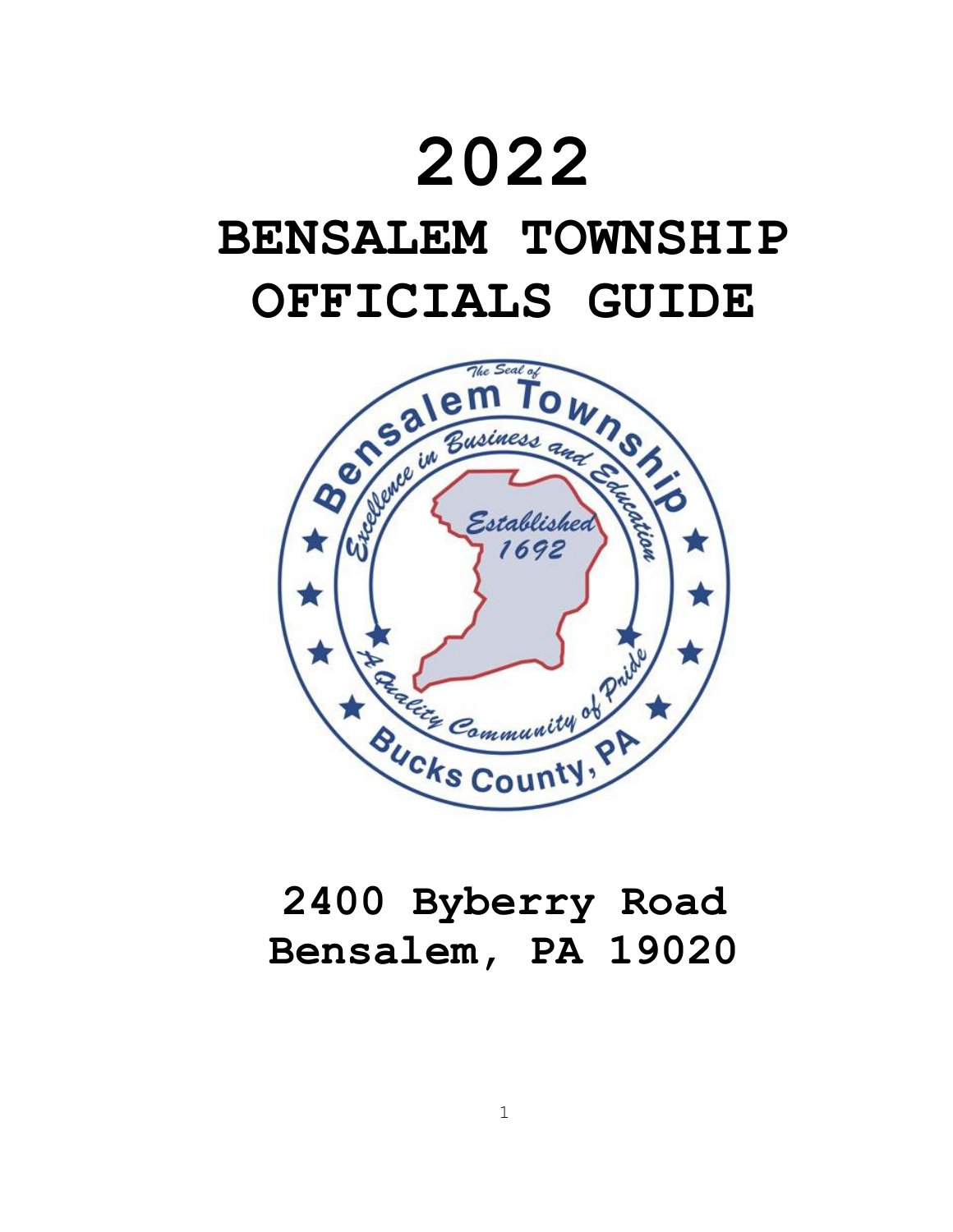#### **Bensalem Township Officials Guide Table of Contents**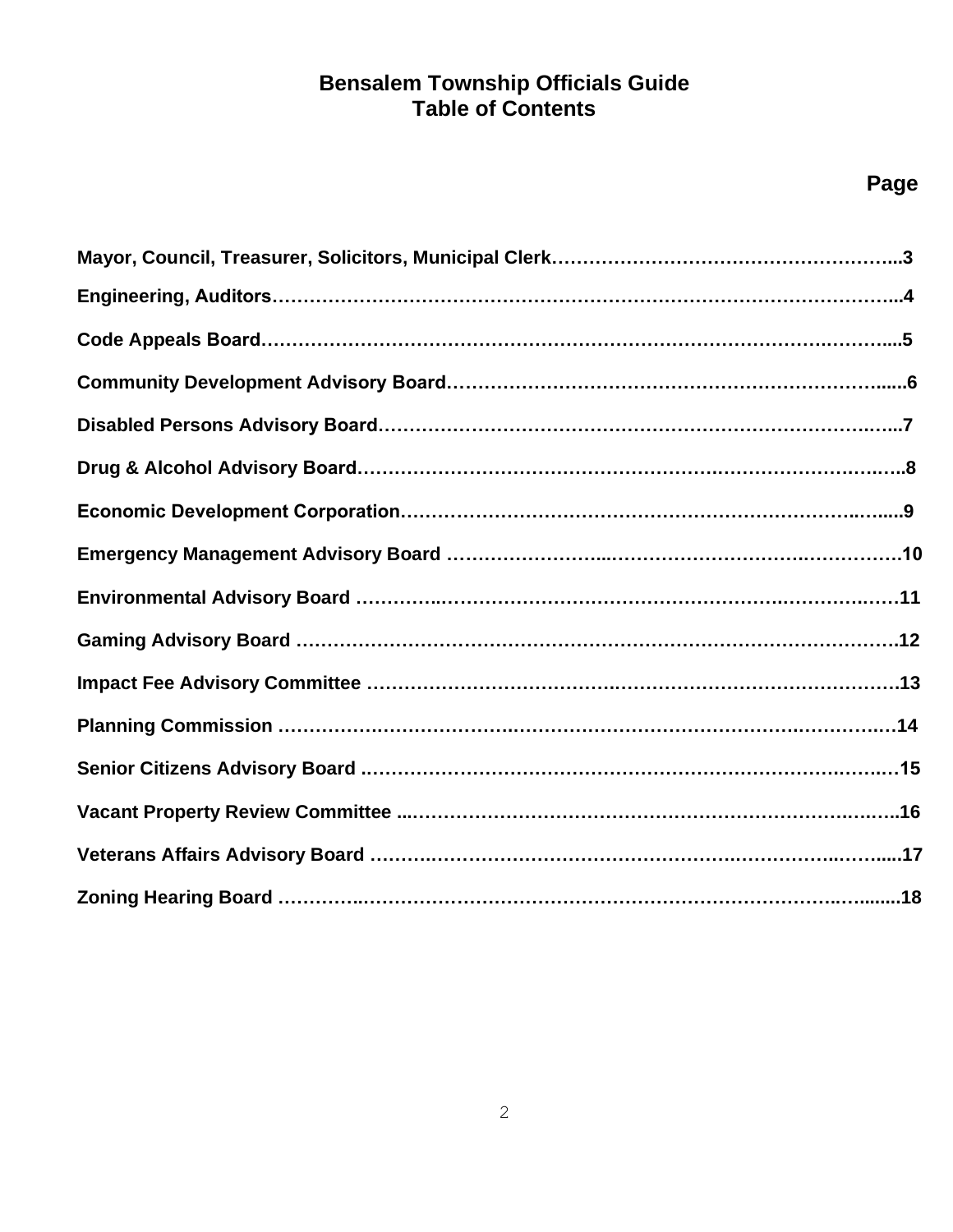#### **MAYOR 4 year term**

| Joseph DiGirolamo 2400 Byberry Rd.<br>mayor@bensalempa.gov |                                                         | 215-633-3601<br>Fax # 215-633-3609     | 12/31/25 |
|------------------------------------------------------------|---------------------------------------------------------|----------------------------------------|----------|
|                                                            |                                                         | <b>TOWNSHIP COUNCIL</b><br>4 year term |          |
| <b>Council President</b><br><b>Joseph Knowles</b>          | Voice Mail 215-633-3655 Dial *5765                      |                                        | 12/31/23 |
| <b>Council Vice President</b><br><b>Ed Kisselback</b>      | Voice Mail 215-633-3655 Dial *5764                      |                                        | 12/31/23 |
| <b>Secretary</b><br><b>Joseph Pilieri</b>                  | Voice Mail 215-633-3655 Dial *5763                      |                                        | 12/31/2  |
| <b>Members</b><br><b>Michelle Benitez</b>                  | Voice Mail 215-633-3655 Dial *5762                      |                                        | 12/31/25 |
| <b>Stacey Champion</b>                                     | Voice Mail 215-633-3655 Dial *5761                      |                                        | 12/31/25 |
|                                                            | REGULAR MEETINGS: 2nd & 4th MONDAY OF THE MONTH 7:00PM* |                                        |          |

**\*Please be advised any and all regularly scheduled meetings are subject to change because of holidays, inclement weather, or emergencies.**

| <b>TREASURER – 4 year term</b>               |                                                     |                     |                              |
|----------------------------------------------|-----------------------------------------------------|---------------------|------------------------------|
| Mike Brill                                   | 3750 Hulmeville Road                                | 215-244-8840        | 12/31/25                     |
| <b>SOLICITORS</b>                            |                                                     |                     |                              |
| jpizzo@rudolphclarke.com                     | <b>Joseph Pizzo</b> of Rudolph, Clarke & Associates | Phone               | 215-633-1890                 |
| Seven Neshaminy Interplex                    | Suite 200                                           | Fax                 | 215-633-1830                 |
|                                              | <b>MUNICIPAL CLERK/ASSISTANT SECRETARY</b>          |                     |                              |
| Debora F. McBreen<br>dmcbreen@bensalempa.gov | 2400 Byberry Rd                                     | Phone<br><b>Fax</b> | 215-633-3604<br>215-633-3609 |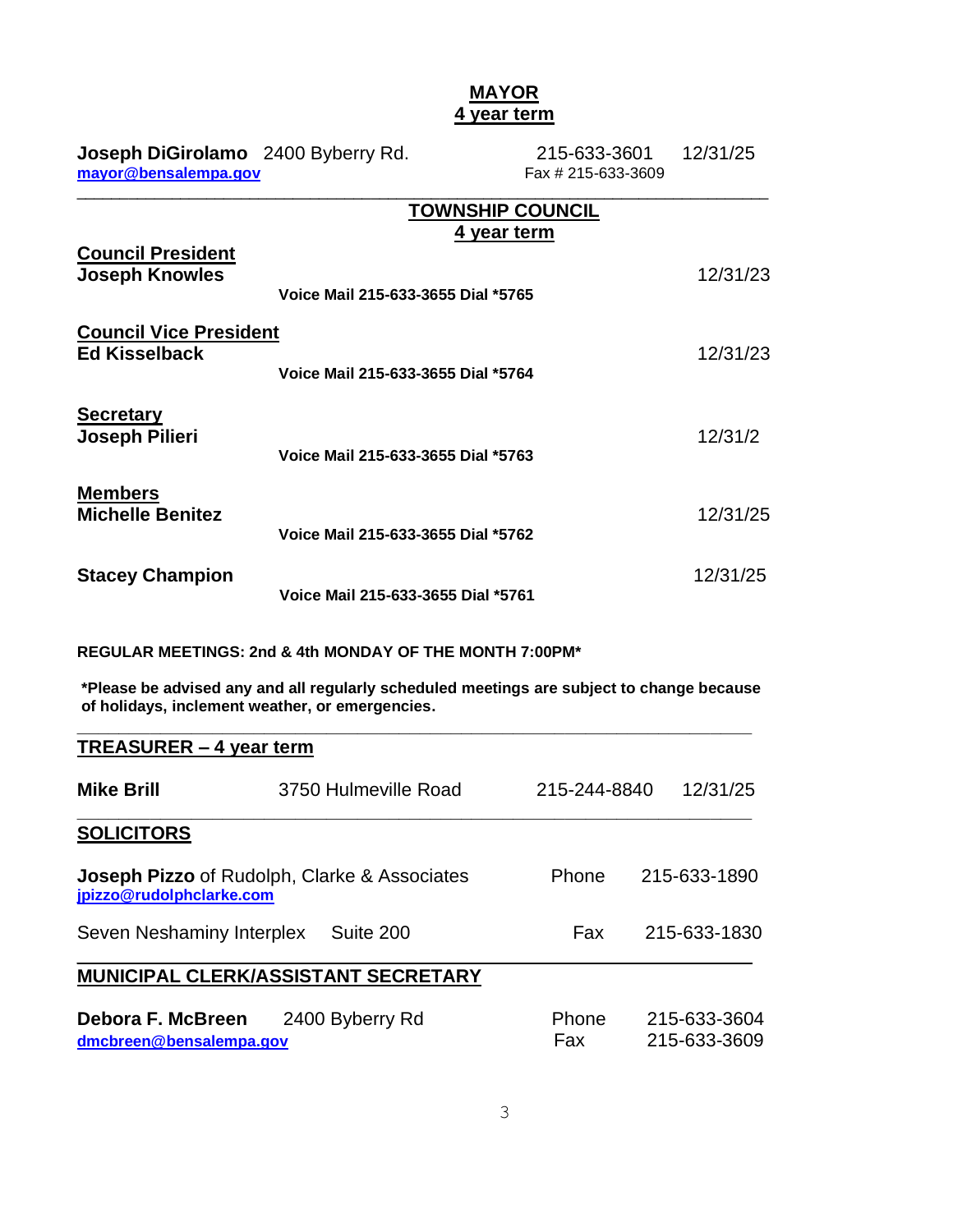#### **ENGINEERING SERVICES**

#### **Land Development & Phil Wursta<br>
<b>Traffic Planning bruits by Province Praffic Traffic Planning [pwursta@trafficpd.com](mailto:pwursta@trafficpd.com)**

Traffic Planning & Design 215-275-0828C 2003 Lower State Road, Ste. 122 Doylestown, PA 18901

#### **AUDITORS - MEETINGS WILL BE SCHEDULED AS NEEDED – 6 year term**

| Ryan McMullin     | 12/31/25 |
|-------------------|----------|
| Nolan Wild        | 12/31/27 |
| Kathy Constantini | 12/31/23 |

\_\_\_\_\_\_\_\_\_\_\_\_\_\_\_\_\_\_\_\_\_\_\_\_\_\_\_\_\_\_\_\_\_\_\_\_\_\_\_\_\_\_\_\_\_\_\_\_\_\_\_\_\_\_\_\_\_\_\_\_\_\_\_\_\_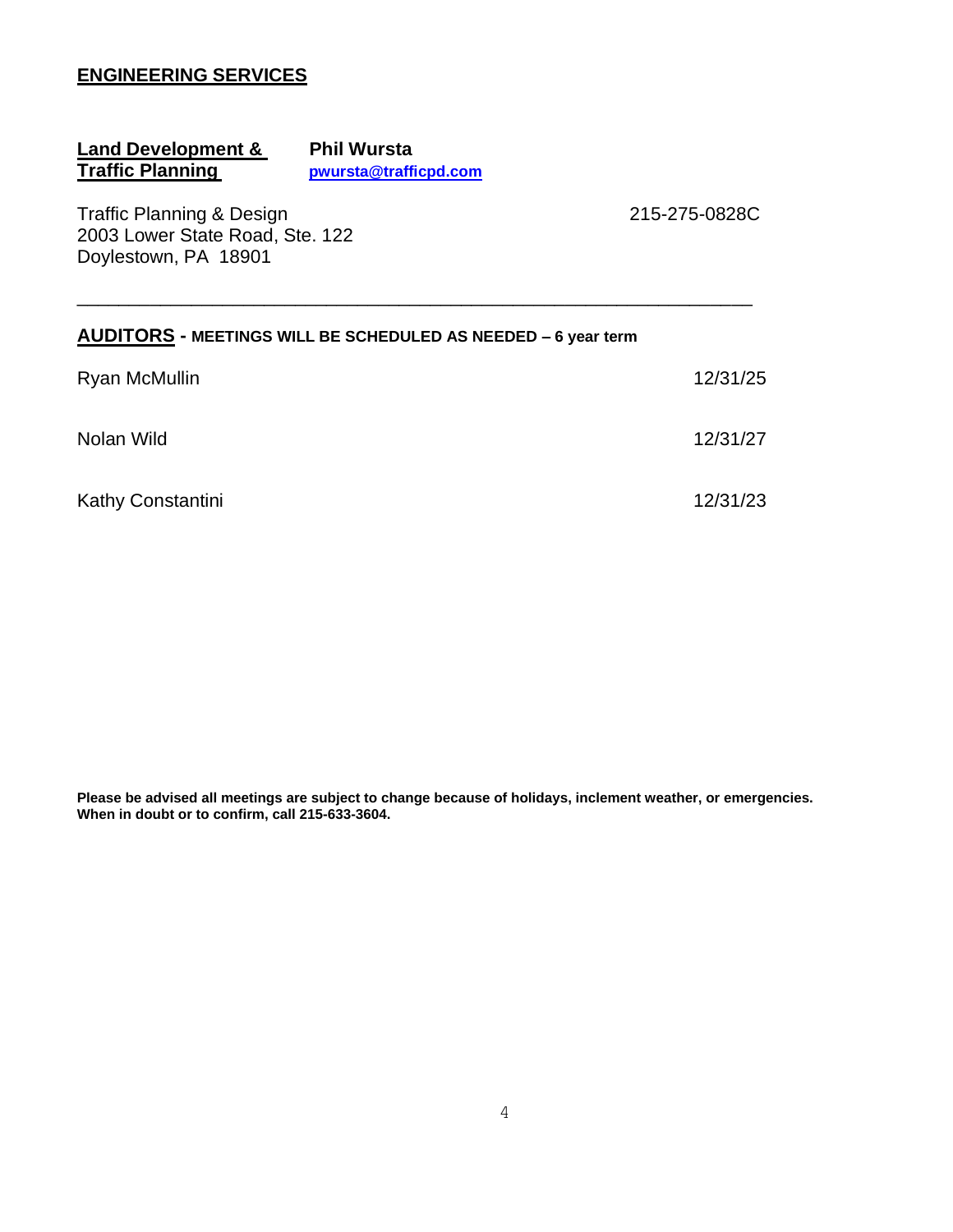#### **CODE APPEALS BOARD**

#### **MEETINGS WILL BE SCHEDULED IF AND WHEN NEEDED – 3 Year Term**

| <b>Bruce Jones</b> | 12/31/24 |
|--------------------|----------|
| Ed Davis           | 12/31/23 |
| Nancy McCarty      | 12/31/22 |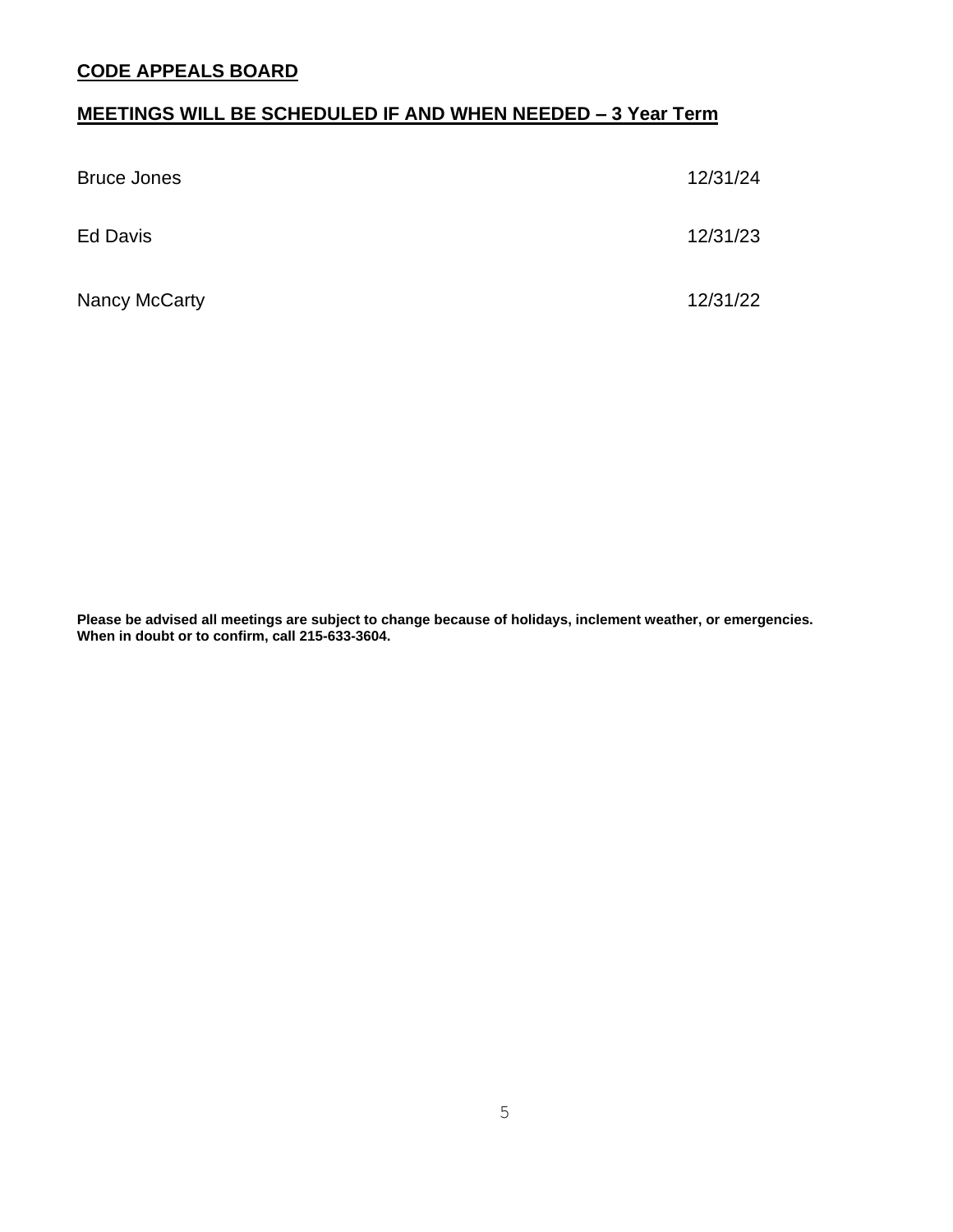#### **COMMUNITY DEVELOPMENT ADVISORY BOARD**

#### **WILL MEET AS NEEDED**

| <b>Steve Aldrich</b> | 12/31/22 |
|----------------------|----------|
| Ernesto Veneziale    | 12/31/22 |
| Marc Winokur         | 12/31/22 |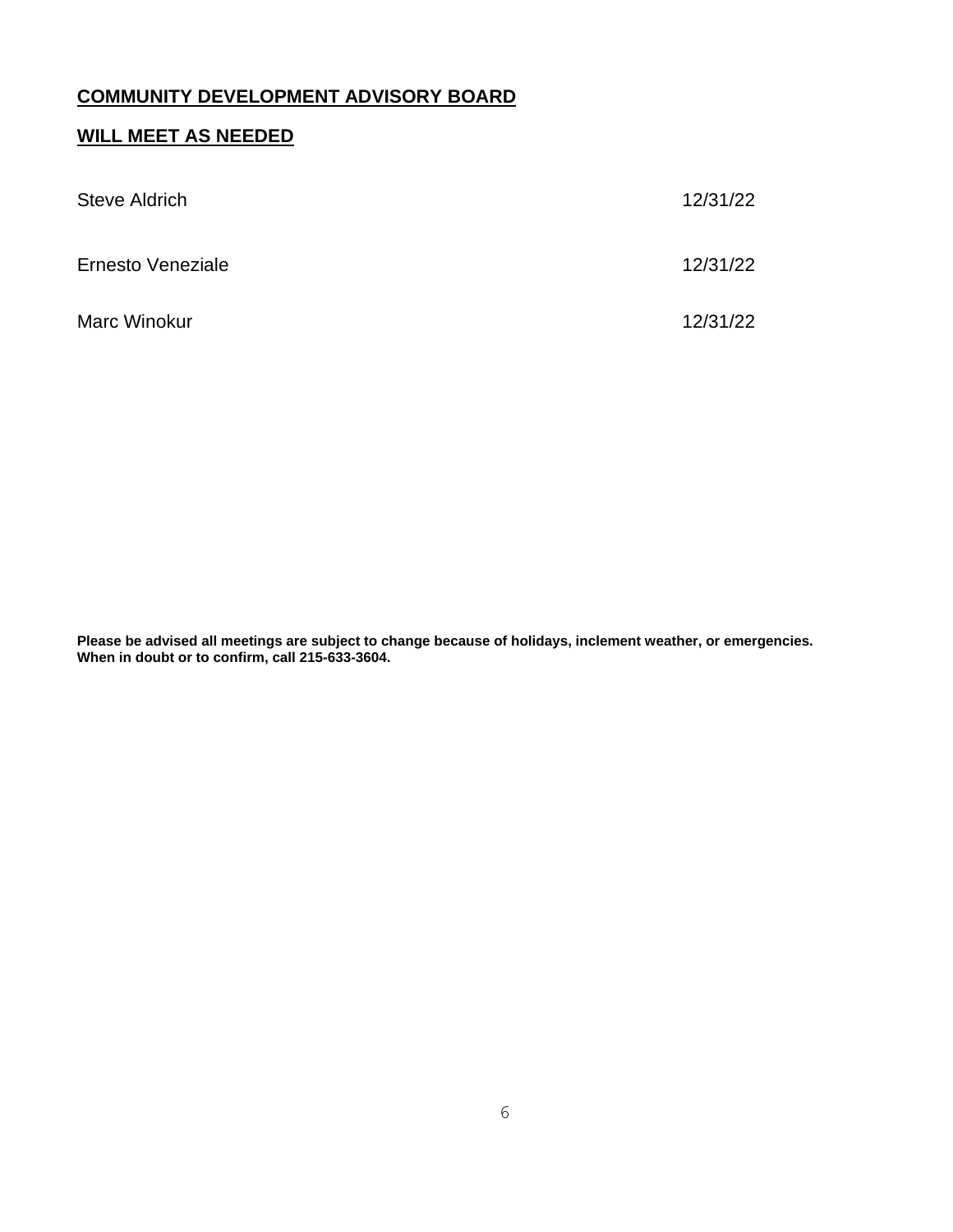#### **DISABLED PERSONS ADVISORY BOARD**

#### **Meets on the 2<sup>nd</sup> Wednesday - 7:00 PM in Conference Room #3**

| <b>Nick Quattrone</b> | 12/31/22 |
|-----------------------|----------|
| Loreen Cimino         | 12/31/22 |
| <b>Phyllis Pisch</b>  | 12/31/22 |
| James Wright          | 12/31/22 |
| Joelle Pilieri        | 12/31/22 |
| <b>Matthew Neiman</b> | 12/31/22 |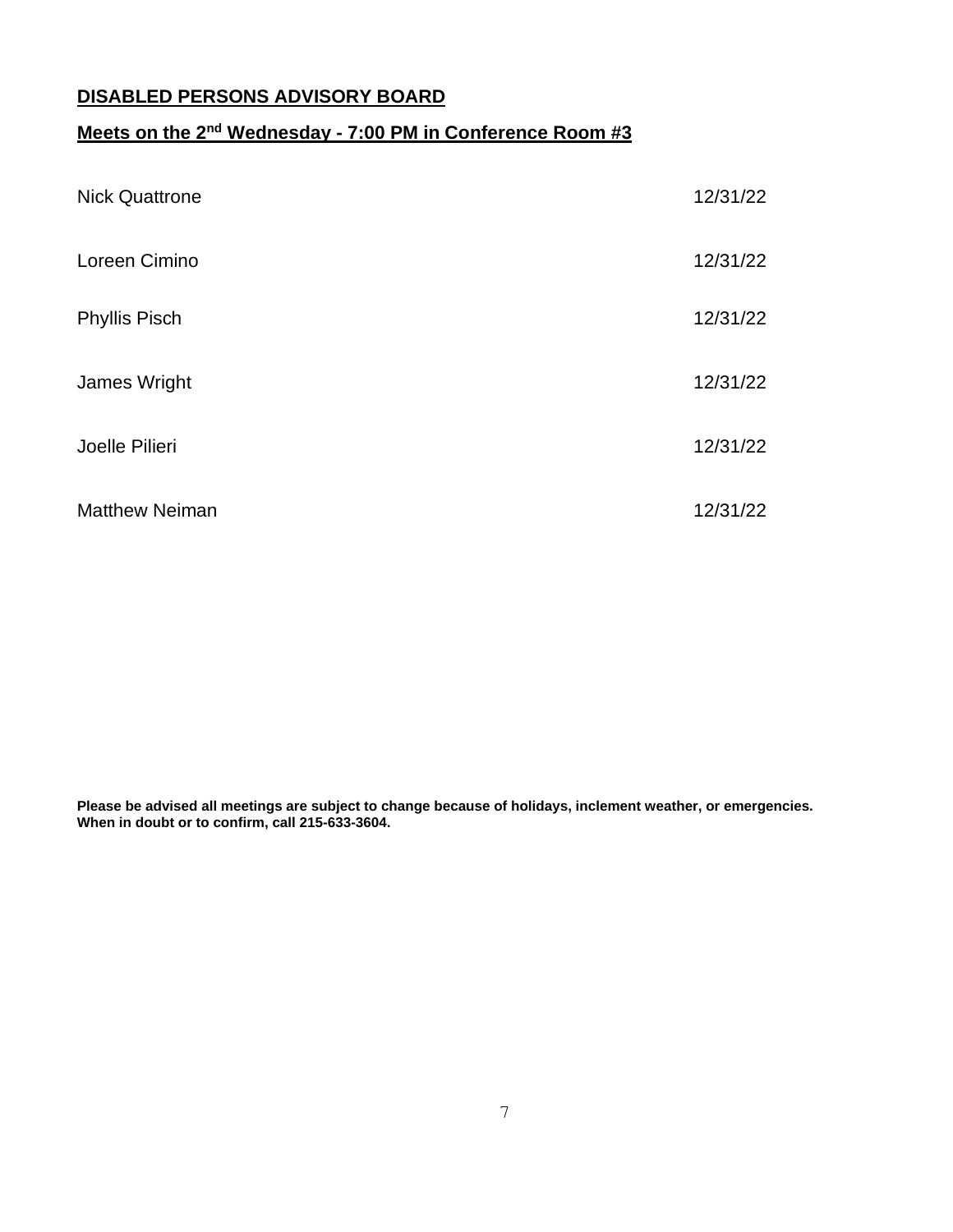#### **DRUG & ALCOHOL ADVISORY BOARD**

#### **Meets on the 2<sup>nd</sup> Wednesday - 6:30 PM in Conference Room #1**

| <b>Frank Schilling</b> | 12/31/22 |
|------------------------|----------|
| Rita D'Angelo          | 12/31/22 |
| Lisa Diasio            | 12/31/22 |
| Nicholas Diasio        | 12/31/22 |
| Rosemarie Angle        | 12/31/22 |
| <b>Wayne Lewis</b>     | 12/31/22 |
| George Seymour         | 12/31/22 |
| Jean Pawlowski         | 12/31/22 |
| <b>Emmanuel Jones</b>  | 12/31/22 |
| <b>Frank Curran</b>    | 12/31/22 |
| Julianna Johnson       | 12/31/22 |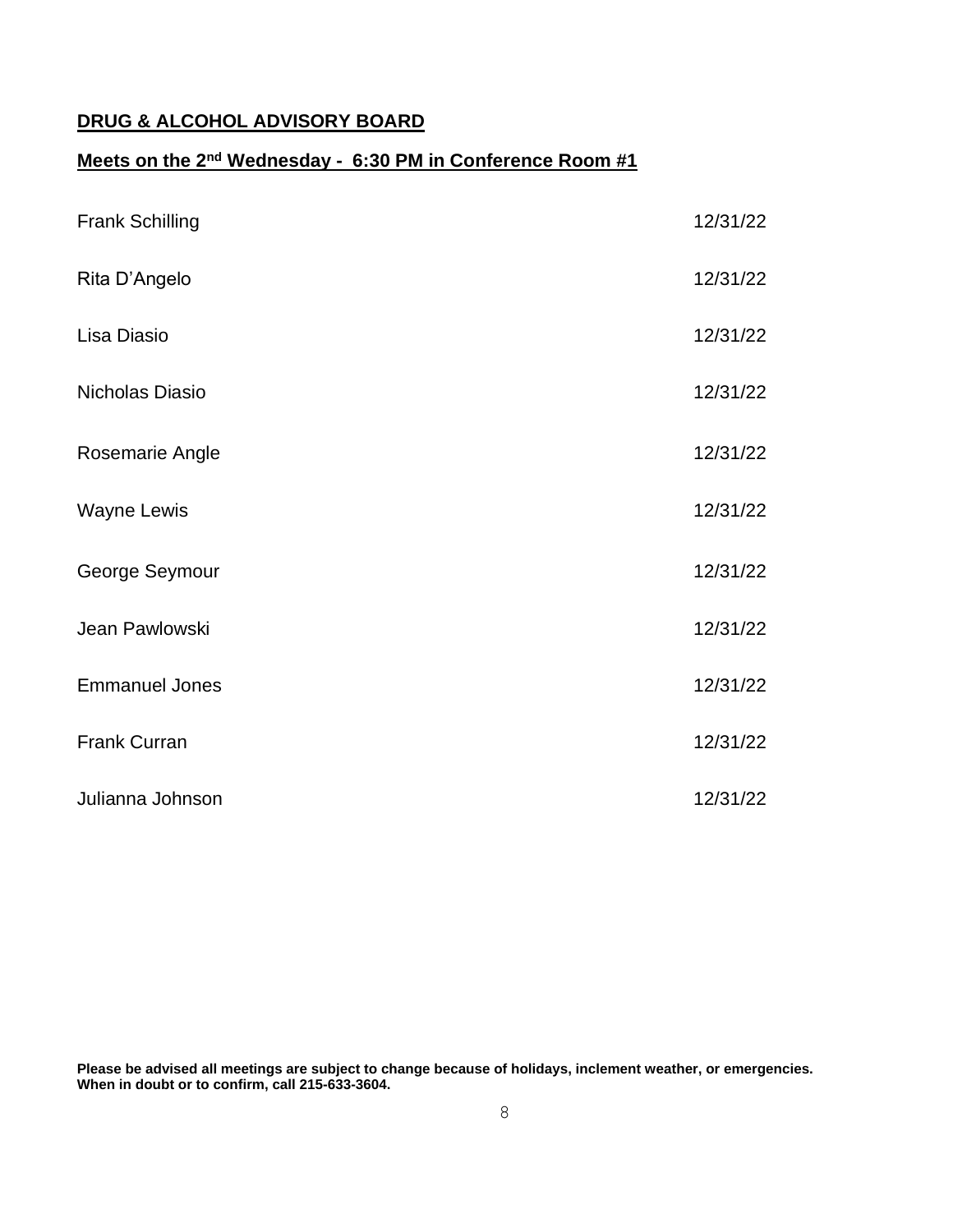#### **ECONOMIC DEVELOPMENT CORPORATION 4 th MONDAY - NOON MEETINGS** - **3 Year Term**

| <b>Robert Norkus</b><br><b>Executive Director</b> | Fax: | Phone: 215-633-3681<br>215-633-3609 | Email bensalemedc@comcast.net |
|---------------------------------------------------|------|-------------------------------------|-------------------------------|
|                                                   |      | <b>EDC Executive Staff</b>          |                               |
| Dave Fackler                                      |      |                                     | 12/31/22                      |
| Leo Wesolowski                                    |      |                                     | 12/31/23                      |
| <b>Jack Meyers</b>                                |      |                                     | 12/31/24                      |
| <b>Cliff Greer</b>                                |      |                                     | 12/31/23                      |
| John Kerner                                       |      |                                     | 12/31/23                      |
| Jim Humphreys                                     |      |                                     | 12/31/22                      |
| Al Gougler                                        |      |                                     | 12/31/22                      |
| Sam Madulla                                       |      |                                     | 12/31/24                      |
| <b>Matt Etzrodt</b>                               |      |                                     | 12/31/22                      |
| John Costello                                     |      |                                     | 12/31/22                      |
| <b>Bob Braubitz</b>                               |      |                                     | 12/31/24                      |
| <b>Brian Cummings</b>                             |      |                                     | 12/31/24                      |

**\_\_\_\_\_\_\_\_\_\_\_\_\_\_\_\_\_\_\_\_\_\_\_\_\_\_\_ Doug Maloney Begley, Carlin, Mandio** Phone 215-750-0110 Legal Counsel **[dmaloney@begleycarlin.com](mailto:dmaloney@begleycarlin.com)** Fax 215-750-0954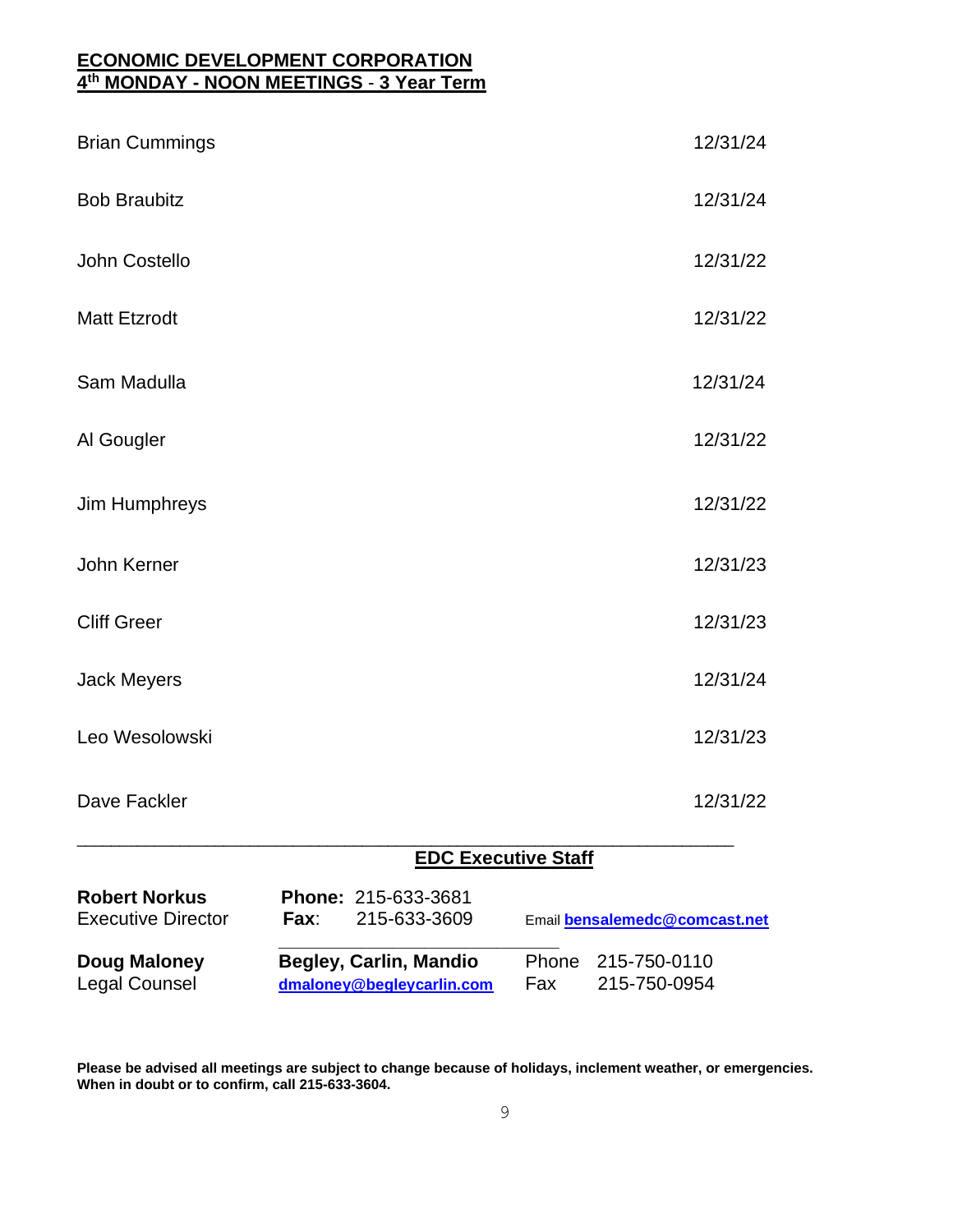#### **EMERGENCY MANAGEMENT ADVISORY BOARD**

#### **Meets on the 1st Thursday - 10:00 AM Director of Public Safety Conference Room**

| Don Anderson                                           |                                  |              | 12/31/22 |
|--------------------------------------------------------|----------------------------------|--------------|----------|
| <b>Lance Morell</b>                                    |                                  |              | 12/31/22 |
| William McVey<br>wmcvey@bensalempa.gov                 | <b>Director of Public Safety</b> |              | 12/31/22 |
| <b>Ron Harris</b><br>rharris@bensalempa.gov            |                                  |              | 12/31/22 |
| Joseph Pilieri<br>jjp500@aol.com                       |                                  |              | 12/31/22 |
| <b>Robert Race</b><br>rrace@bensalempa.gov             | 2400 Byberry Road                | 215-633-3722 | 12/31/22 |
| <b>Robert Sponheimer</b><br>rsponheimer@bensalempa.gov | 2400 Byberry Road                | 215-633-3617 | 12/31/22 |
| <b>Edward Cooper</b>                                   |                                  |              | 12/31/22 |
| David Marshall                                         |                                  |              | 12/31/22 |
| John Chaykowski                                        | <b>Finance Manager</b>           |              |          |
| <b>Ken Farrall</b>                                     | Director of Building & Planning  |              |          |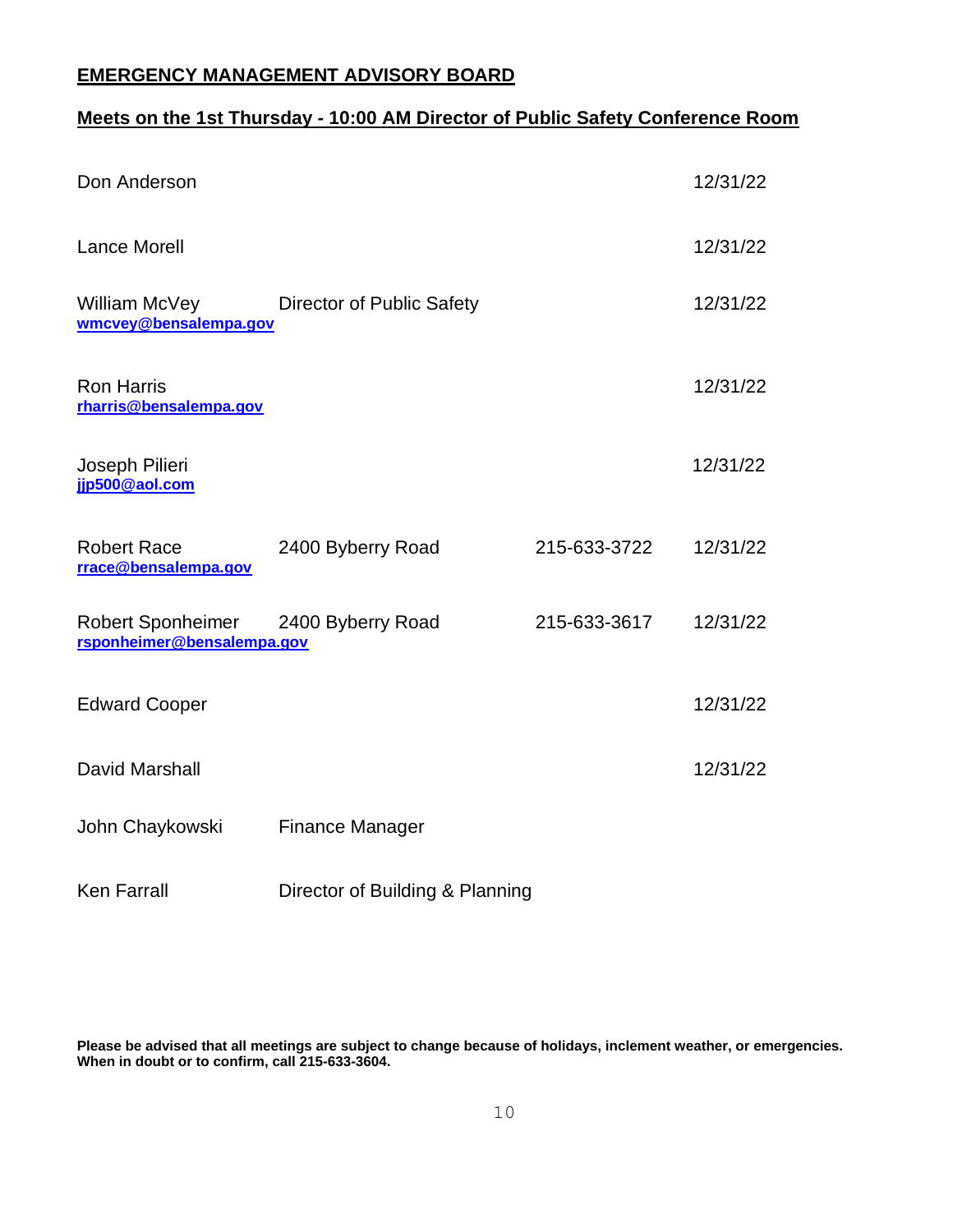#### **ENVIRONMENTAL ADVISORY BOARD**

#### **Meets on the 3rd Tuesday - 7:00 PM in Conference Room #3 Police– 3 Year Term**

| <b>Tony Belfield</b><br><b>President</b>  | 12/31/23 |
|-------------------------------------------|----------|
| Alan Winsor<br><b>Vice President</b>      | 12/31/24 |
| <b>Heidrun Malone</b><br><b>Secretary</b> | 12/31/24 |
| <b>Alkesh Desai</b>                       | 12/31/23 |
| Mike Cimino                               | 12/31/24 |
| Nina Fedorrov                             | 12/31/23 |
| Zael Fedorrov                             | 12/31/23 |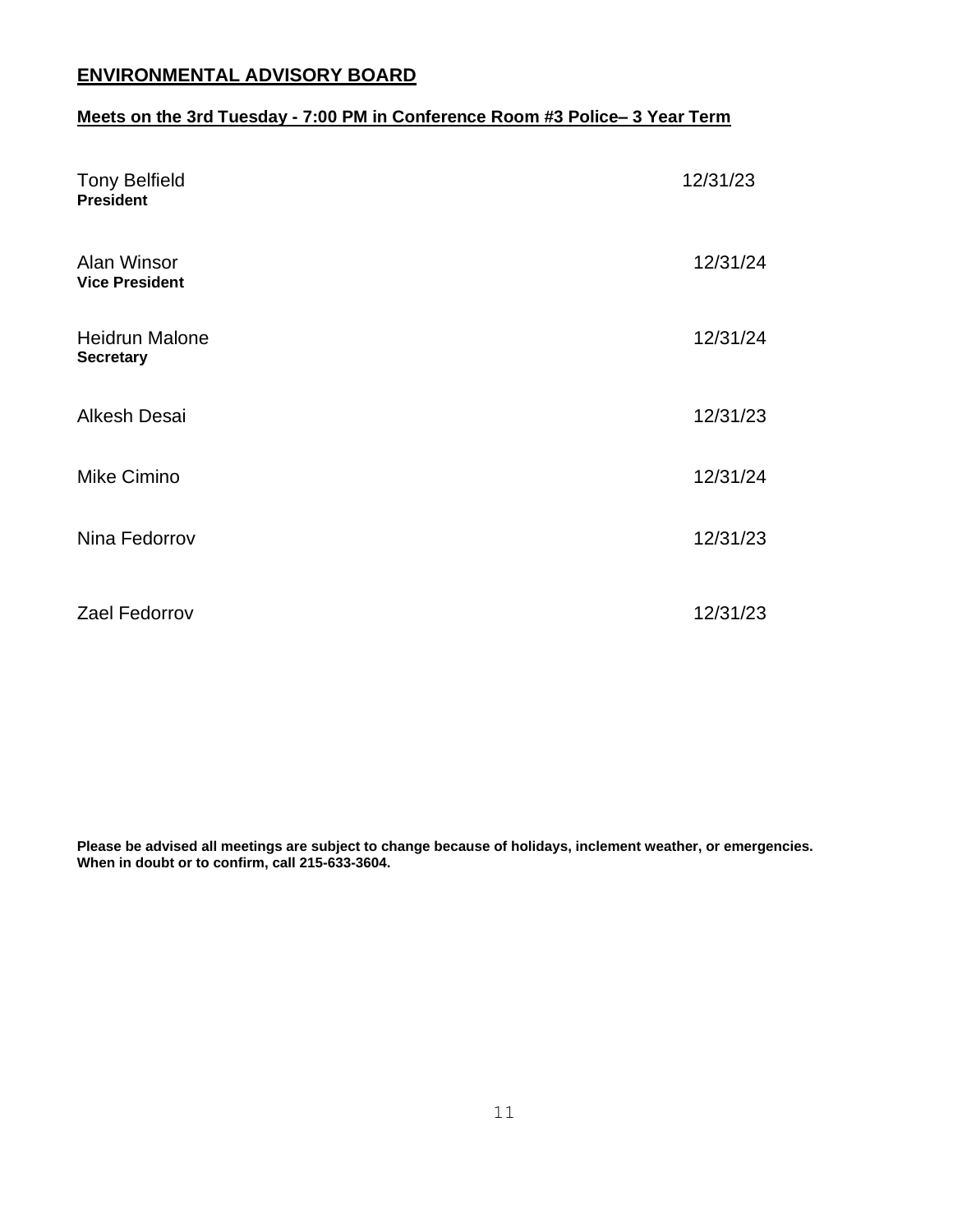#### **GAMING ADVISORY BOARD**

#### **Meets on 2nd Thursdays as scheduled - 5:00 PM in Conference Room #1**

| Donna Patti<br>Chairman                  | 12/31/22 |
|------------------------------------------|----------|
| Mary Ann Griffin<br><b>Vice Chairman</b> | 12/31/22 |
| <b>Sunny Patel</b>                       | 12/31/22 |
| Nandish Patel                            | 12/31/22 |
| Mike Gallagher                           | 12/31/22 |
| <b>Walter Arch</b>                       | 12/31/22 |
| Sandra Rogers                            | 12/31/22 |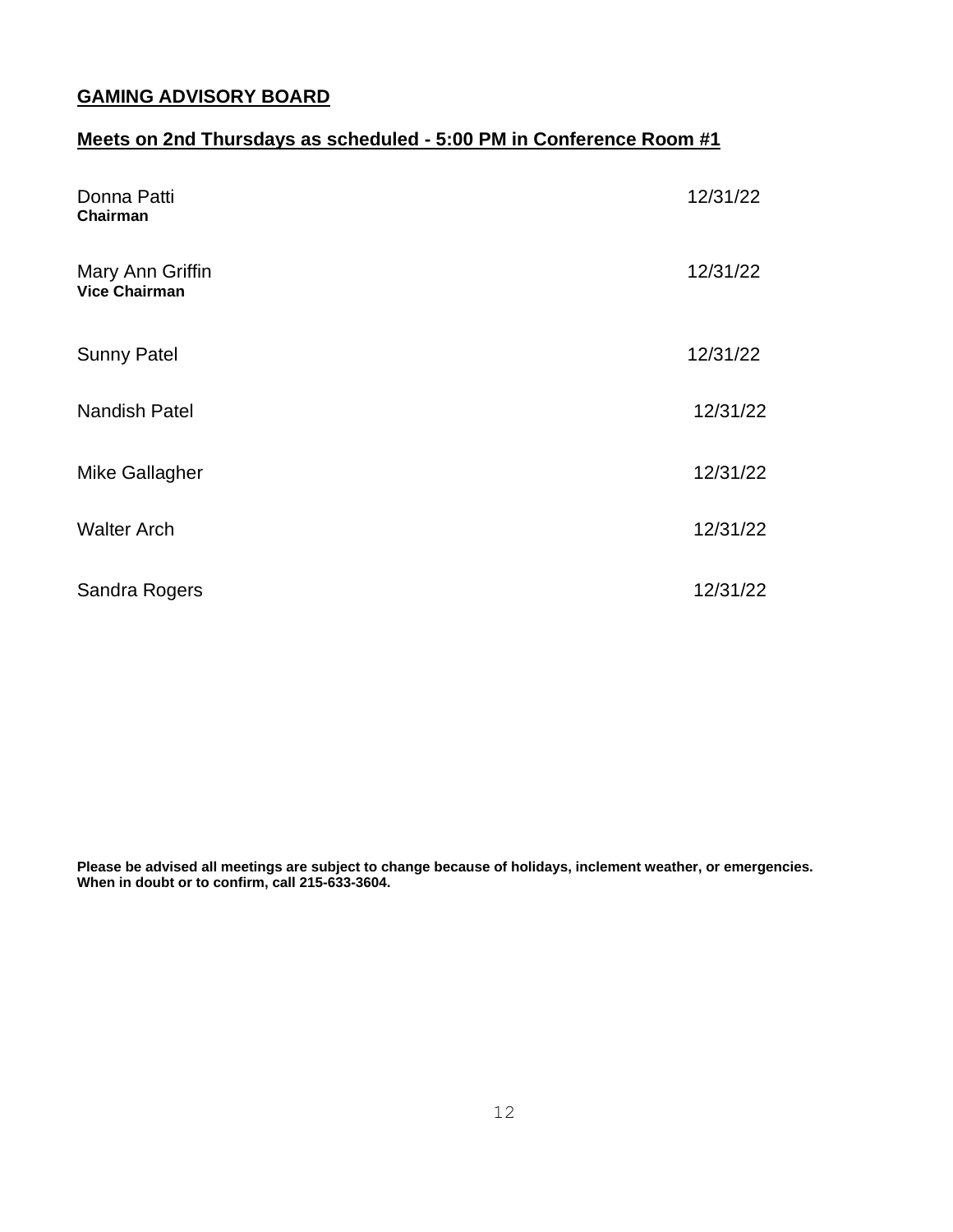#### **IMPACT FEE ADVISORY COMMITTEE**

#### **Meets on the 3rd Tuesday - 7:00 PM in Conference Room #1**

| Deepak Dhawan        | 12/31/22 |
|----------------------|----------|
| <b>Tom Nevrotski</b> | 12/31/22 |
| <b>Wayne Lewis</b>   | 12/31/22 |
| Mary Ellen Cook      | 12/31/22 |
| Rameshbha Patel      | 12/31/22 |
| Frank Paine, III     | 12/31/22 |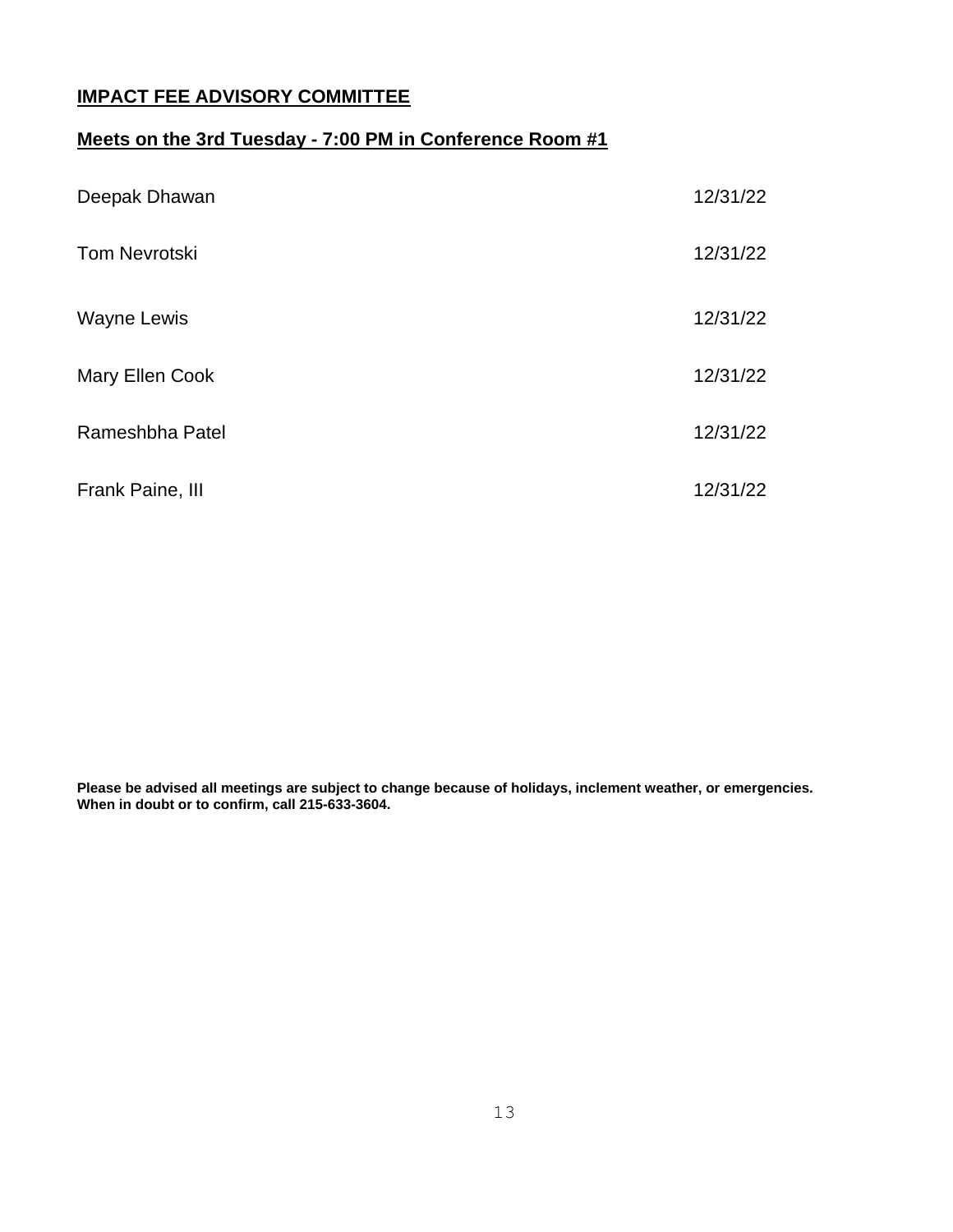#### **PLANNING COMMISSION**

#### **Meets on the 3rd Wednesday - 7:00 PM in Council Chambers – 4 Year Term**

| <b>Will Walker</b>                 | 12/31/23 |
|------------------------------------|----------|
| Michael Gabrieli                   | 12/31/25 |
| Pete Krieger<br><b>Secretary</b>   | 12/31/25 |
| <b>Edward Devenney</b><br>Chairman | 12/31/22 |
| Joe Domzalski                      | 12/31/24 |
| <b>Thomas Risich</b>               | 12/31/22 |
| Ed Tokmajian, Sr.                  | 12/31/24 |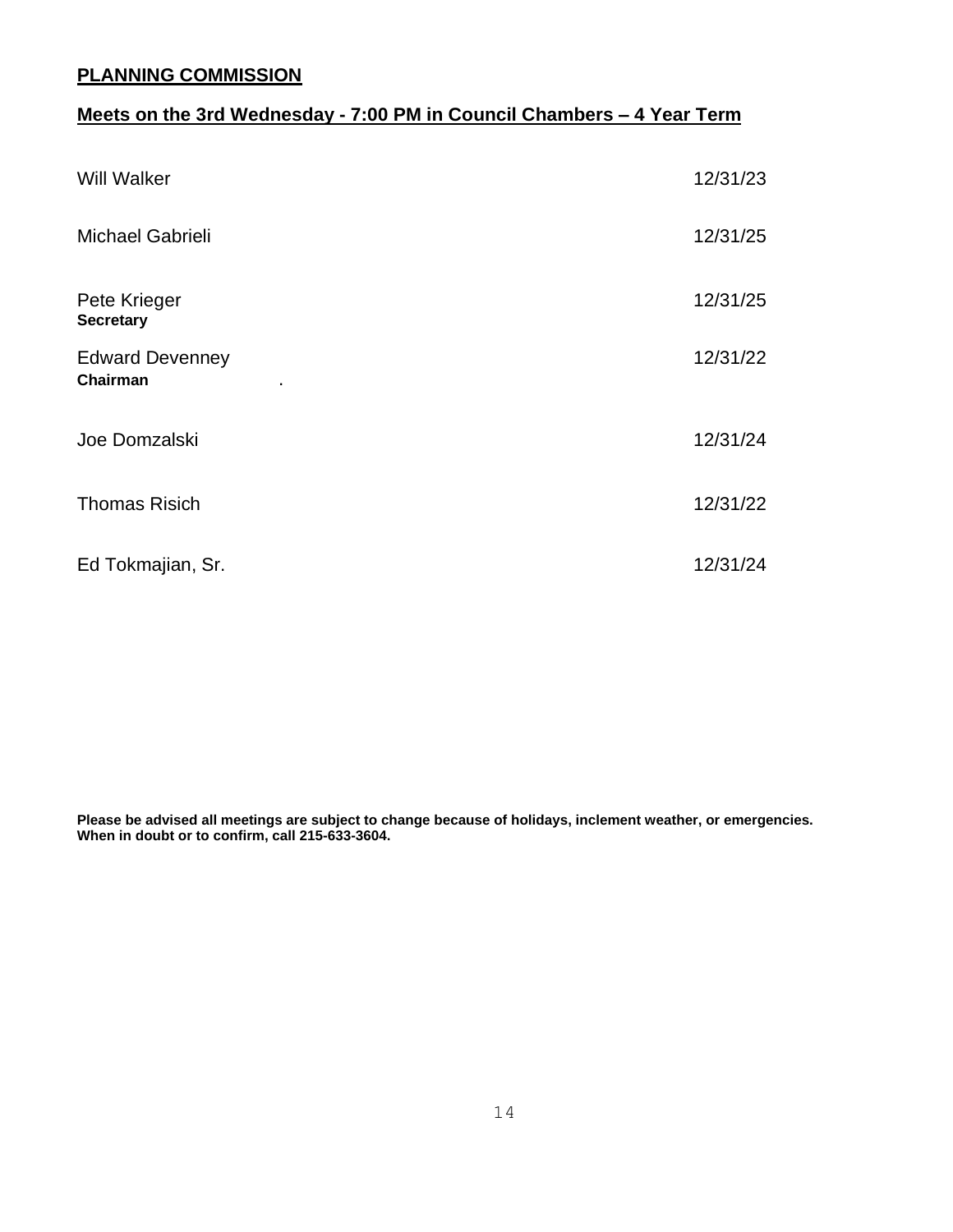#### **SENIOR CITIZENS ADVISORY BOARD**

#### **REGULAR MEETING: 3 rd Monday - 10:00 AM AT THE SENIOR CITIZEN CENTER**

| Alice Gresko          | 12/31/22 |
|-----------------------|----------|
| <b>Robert Gale</b>    | 12/31/22 |
| Joseph "Buzz" Ebner   | 12/31/22 |
| <b>Barbara Carter</b> | 12/31/22 |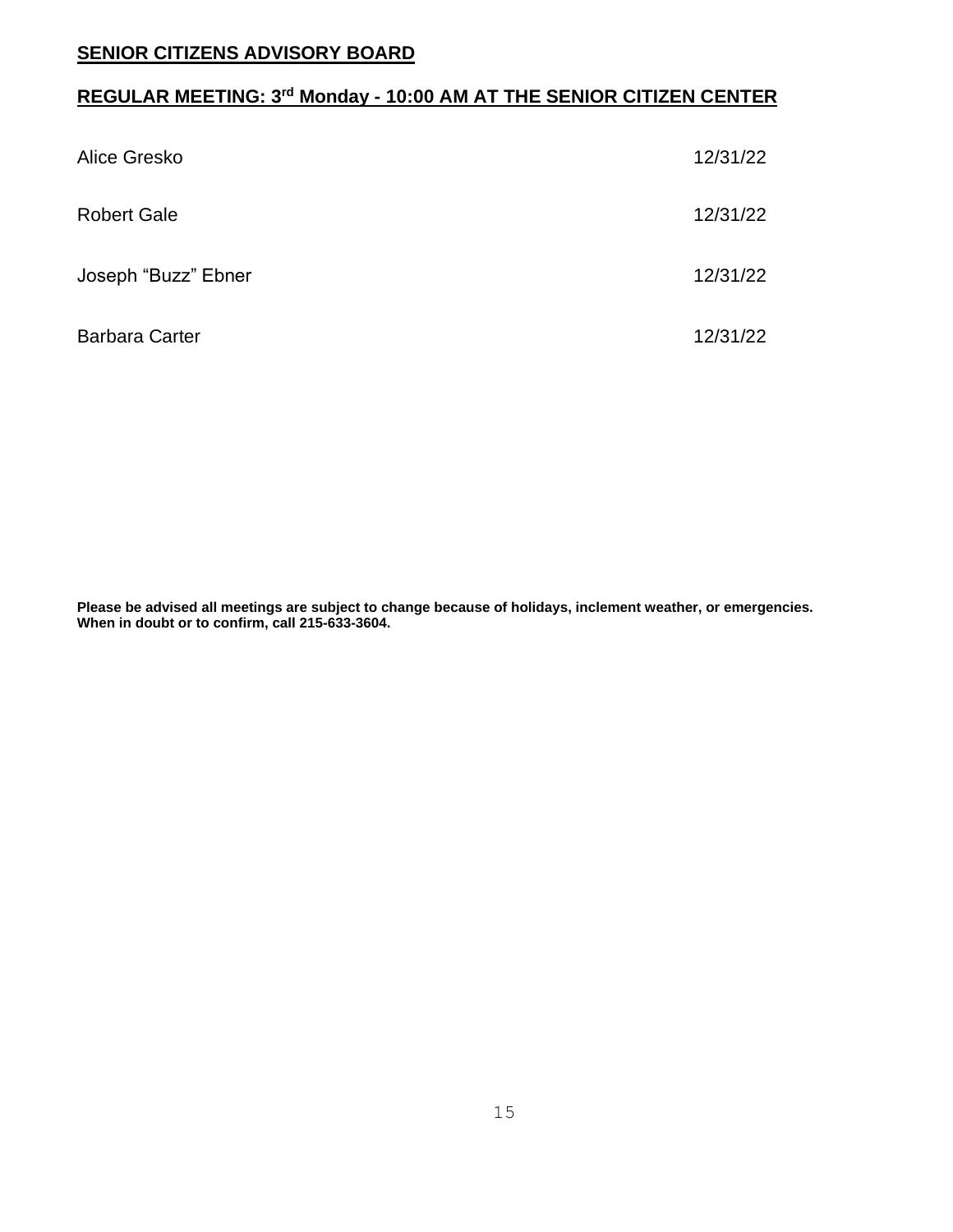#### **VACANT PROPERTY REVIEW COMMITTEE**

#### **MEETINGS WILL BE SCHEDULED AS NEEDED**

| <b>Bill Cmorey</b><br>wcmorey@bensalempa.gov | 12/31/22 |
|----------------------------------------------|----------|
| Al Gougler                                   | 12/31/22 |
| *Jeff Darwak                                 | 12/31/22 |

**\***Jeff Darwak, Executive Director of the Bucks County Re-Development Authority also serves on this committee as a liaison to the County Commissioners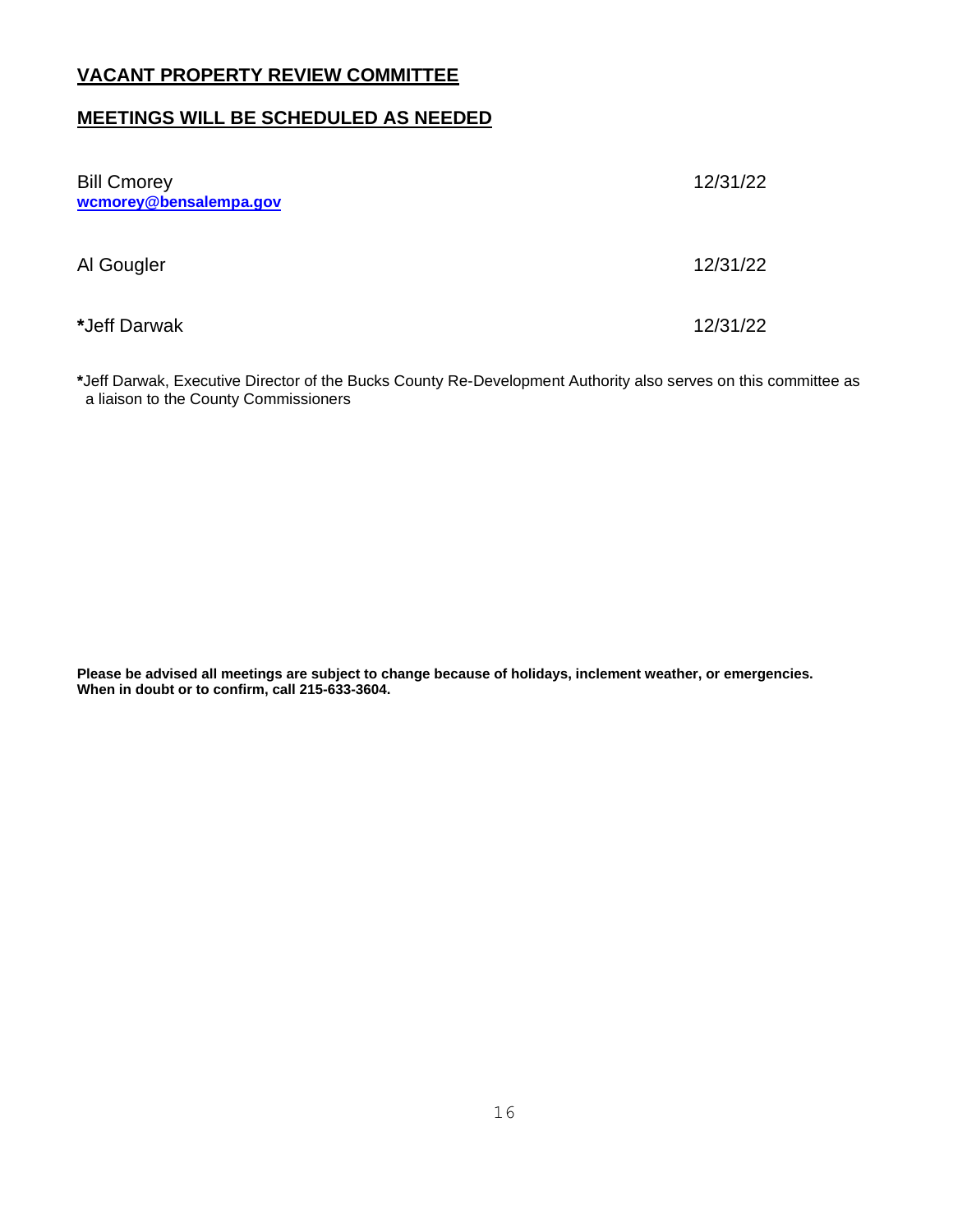#### **VETERANS AFFAIRS ADVISORY BOARD**

#### **Meets on the 3 rd Thursday 6:00 P.M. Conference Room #1**

| Joe Slemmer          | 12/31/22 |
|----------------------|----------|
| <b>Bruce Siemers</b> | 12/31/22 |
| Joe Trucks           | 12/31/22 |
| <b>Raymond Bates</b> | 12/31/22 |
| Jim Pinto            | 12/31/22 |
| <b>Patrick Jones</b> | 12/31/22 |
| <b>Richard Clift</b> | 12/31/22 |